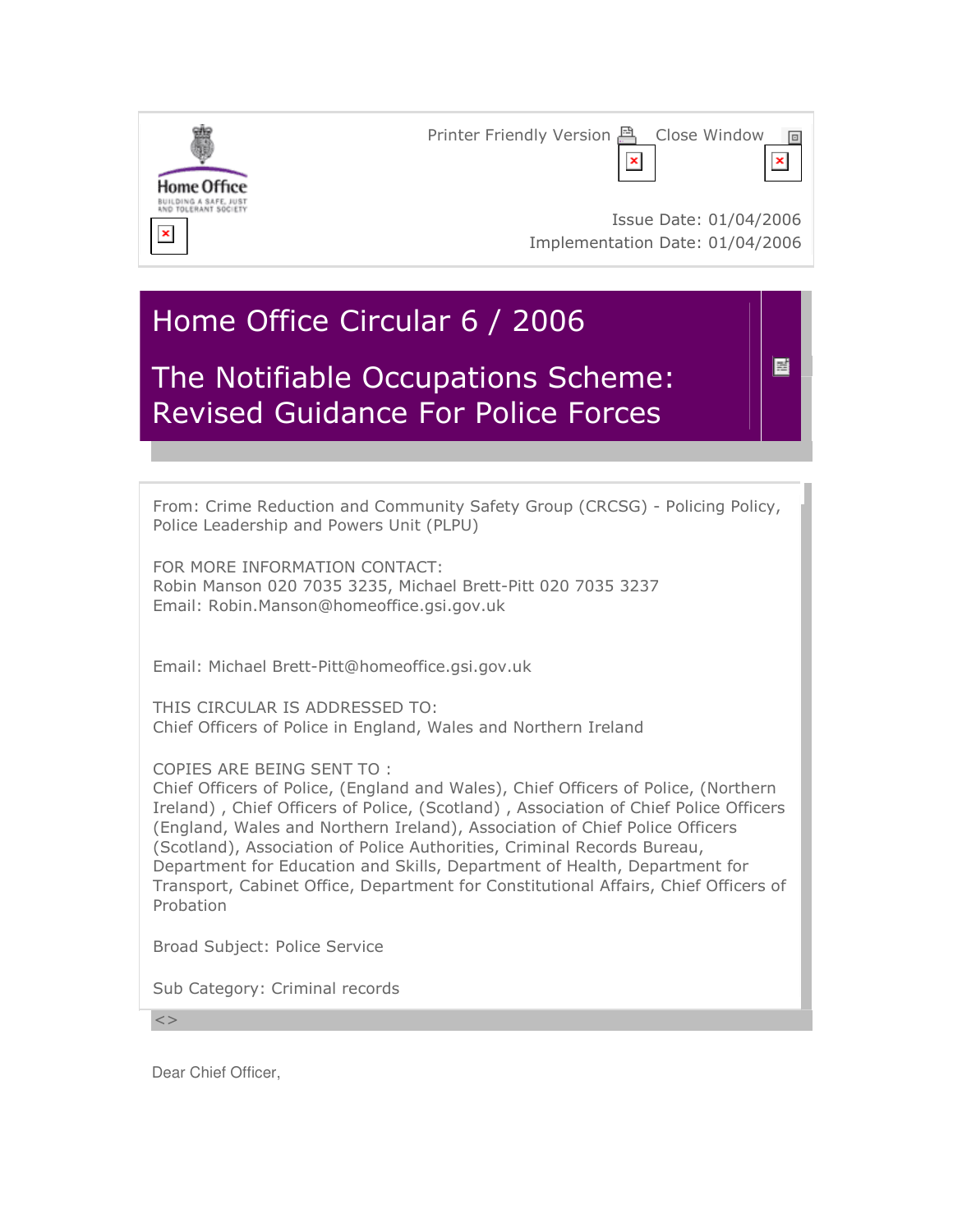This Circular updates and replaces advice previously contained in Home Office Circular 45/1986 about the disclosure of conviction and other information in relation to people in professions or occupations which carry additional trust or responsibility (often referred to as "notifiable occupations").

2. The Circular is consistent with the **Code of Practice on the Management of Police Information** published by the Home Secretary in July 2005 under the Police Act 1996. This statutory code is part of the Government's response to the recommendations of the Bichard Inquiry into the circumstances surrounding the conviction of Ian Huntley for the Soham murders in late 2003. The Code, along with relevant guidance due to be published on 31 March 2006, is designed to provide a common national framework for the management of police information, highlighting the importance of common standards in high risk areas of activity. The Circular has been agreed with ACPO.

3. Home Office Circular 47/2003 provided revised advice on arrangements for police checks to be carried out in light of the establishment of the Criminal Records Bureau, and cancelled relevant sections of HOC 45/1986. The remaining parts of HOC 45/1986 not cancelled by HOC 47/2003 are hereby cancelled.

### **The general framework**

4. The Notifiable Occupations Scheme relates to professions or occupations which carry special trust or responsibility, in which the public interest in the disclosure of conviction and other information by the police generally outweighs the normal duty of confidentiality owed to the individual.

5. While there is no statutory requirement for the police to share conviction or other information about individuals with third parties, other than in the context of Criminal Records Bureau (CRB) Disclosures under Part 5 of the Police Act 1997, there is a common law power for the police to share information for the purpose of the prevention and detection of crime (each case being considered in its own individual circumstances).

6. The general position is that the police should maintain the confidentiality of personal information, but legal opinion supports the view that in cases invoking **substantial public interest considerations** a presumption to disclose conviction and other information to relevant parties, unless there are exceptional reasons not to do so, is considered lawful. Areas in which it is considered there are likely to be substantial public interest considerations include:

- protection of the vulnerable, including children;
- national security; and
- probity in the administration of justice.

# **Sharing of Information**

7. Sharing of information within these areas falls within the policing purposes set out at section 2.2.2 of the Code of Practice on the Management of Police Information**,** (especially purpose c - preventing the commission of offences). Nearly all the occupations involved in the scheme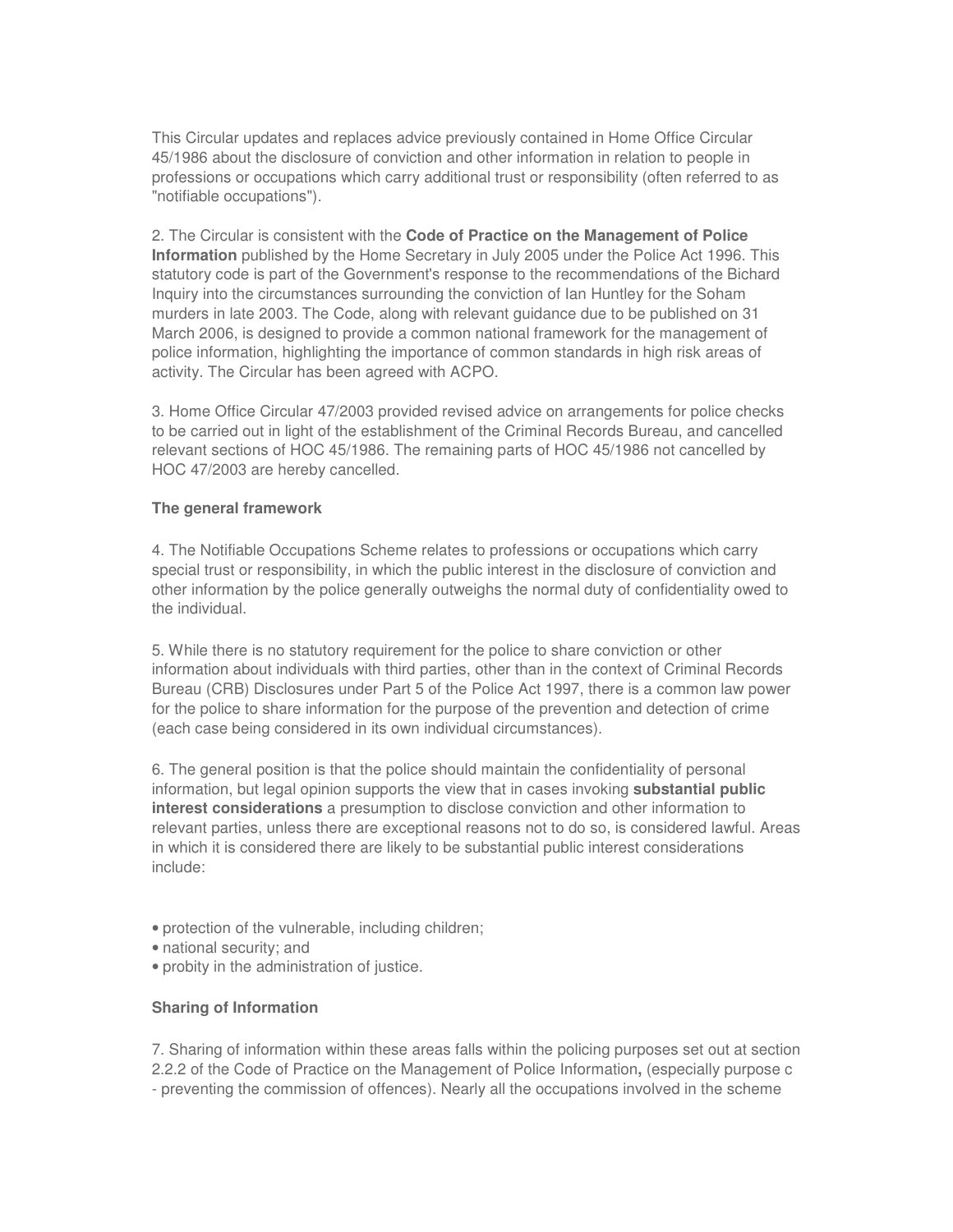are subject to pre-employment checks at the CRB Standard or Enhanced Disclosure level or via another checking regime. The scheme is referred to in section 6.3.2 of the guidance on the Code of Practice.

8. Forces are requested to notify the appropriate Government department, professional regulatory/disciplinary body and/or the employer of conviction and other information when it comes to notice that an individual is working in one of the professions or occupations listed in Category 1 or Category 2 of Annex A:-

**Category 1**: Applies to professions or occupations bearing special trust and responsibility where substantial public interest considerations arise specifically in relation to:

- protection of the vulnerable, including children;
- national security; and
- probity in the administration of justice.

Where an occupation falls into one of these three categories, there is a presumption to notify in relation to all recordable convictions, cautions, reprimands and final warnings; unless there are exceptional reasons which make it inappropriate to do so.

**Category 2**: Applies to less sensitive professions or occupations where probity and integrity may nevertheless be an important factor in preventing crime. For example, this applies to those with particular financial responsibilities. In these cases, a test ofrelevance should be applied before the decision to share conviction or other information is made. The test of relevance should be under the same legal framework as that described in Home Office Circular 5/2005 in relation to disclosure under section 115 of the Police Act 1997.

#### **Volunteers**

9. Volunteers working in areas of employment or activity that fall under these two categories should be treated in the same way as paid employees.

#### **Convictions for recordable offences**

10. For occupations in Category 1, all convictions for recordable offences should be notified, unless there are exceptional reasons not to do so. Exceptional circumstances cannot by their nature be defined, but an example might include a relatively minor offence which clearly has no bearing on the person's employment. But there are also occupations, for example magistrates - who sit in judgement over others - where any conviction may reflect on their fitness to carry out their duties.

11. For occupations in Category 2, the relevance test consistent with the legal framework set out in HOC 5/2005 applies to recordable offences.

# **Convictions for minor offences**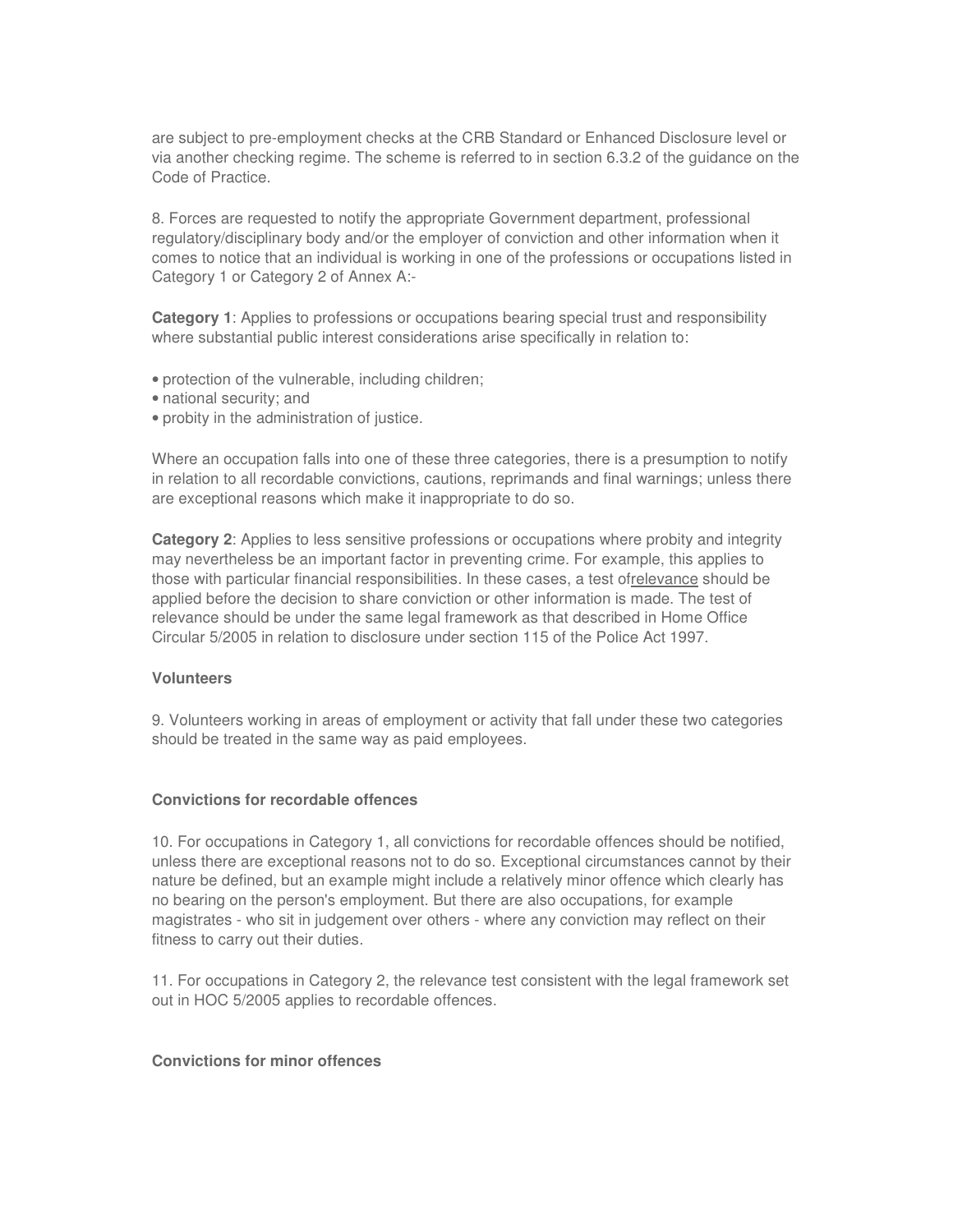12. Minor (ie. non-recordable) offences, such as traffic offences that do not involve a prison sentence or disqualification of licence, are not recorded on the Police National Computer and need not generally be notified. If such cases come to light, the relevance test consistent with HOC 5/2005 should in all cases be applied to occupations in both Category 1 and Category 2.

13 As examples, in the cases of bus drivers, members of the armed forces and others with special responsibility for the safety of others, notification should be considered if the offence could have a material bearing on the individual's work. As a specific example, where a teacher is known to drive children in school transport even a minor motoring offence may affect their fitness for this particular work. If a minor conviction is also associated with other local intelligence, as in the paragraph on 'other relevant information' below, further consideration should be given as to whether disclosure is necessary.

### **Cautions, reprimands and final warnings**

14. For occupations in Category 1, information should be notified about cautions, reprimands and final warnings for recordable offences unless there are exceptional reasons not to do so.

15. For occupations in Category 2, the relevance test consistent with the legal framework of HOC 5/2005 will apply to all non-conviction disposals for recordable offences.

16. As with convictions for minor offences, the relevance test should be applied prior to notification of cautions, reprimands and final warnings for non-recordable offences for all occupations in Category 1 and Category 2.

#### **Fixed penalty notices**

17. The issue of a fixed penalty notice does not lead to a criminal record and should not generally be notified. In addition, due regard should be paid to the availability of fingerprint evidence confirming identity in such cases. Fingerprints and DNA will normally be taken for recordable offences but may not be available, particularly where the offence has been dealt with out of custody. Regard should also be paid to the fact that FPNs are not routinely included on CRB Disclosures.

18. The acquisition of such disposals, however, particularly those for recordable offences listed on PNC, could affect the assessment of the honesty and character of an individual already working in a particularly sensitive occupation. Should such a case come to notice and be considered for notification, in all occupations listed in Categories 1 and 2 the relevance test should be applied, based on the legal principles set out in HOC 5/2005.

#### **Other relevant information from local police records**

19. Decisions on the sharing of locally recorded and held police information need to be reached with special care. The test of relevance based on the legal framework described in HOC 5/2005 applies in all cases. The quality of such information varies considerably, and proper evaluation should be carried out in accordance with this guidance.

20. There will clearly be cases where notification is appropriate - for example, where someone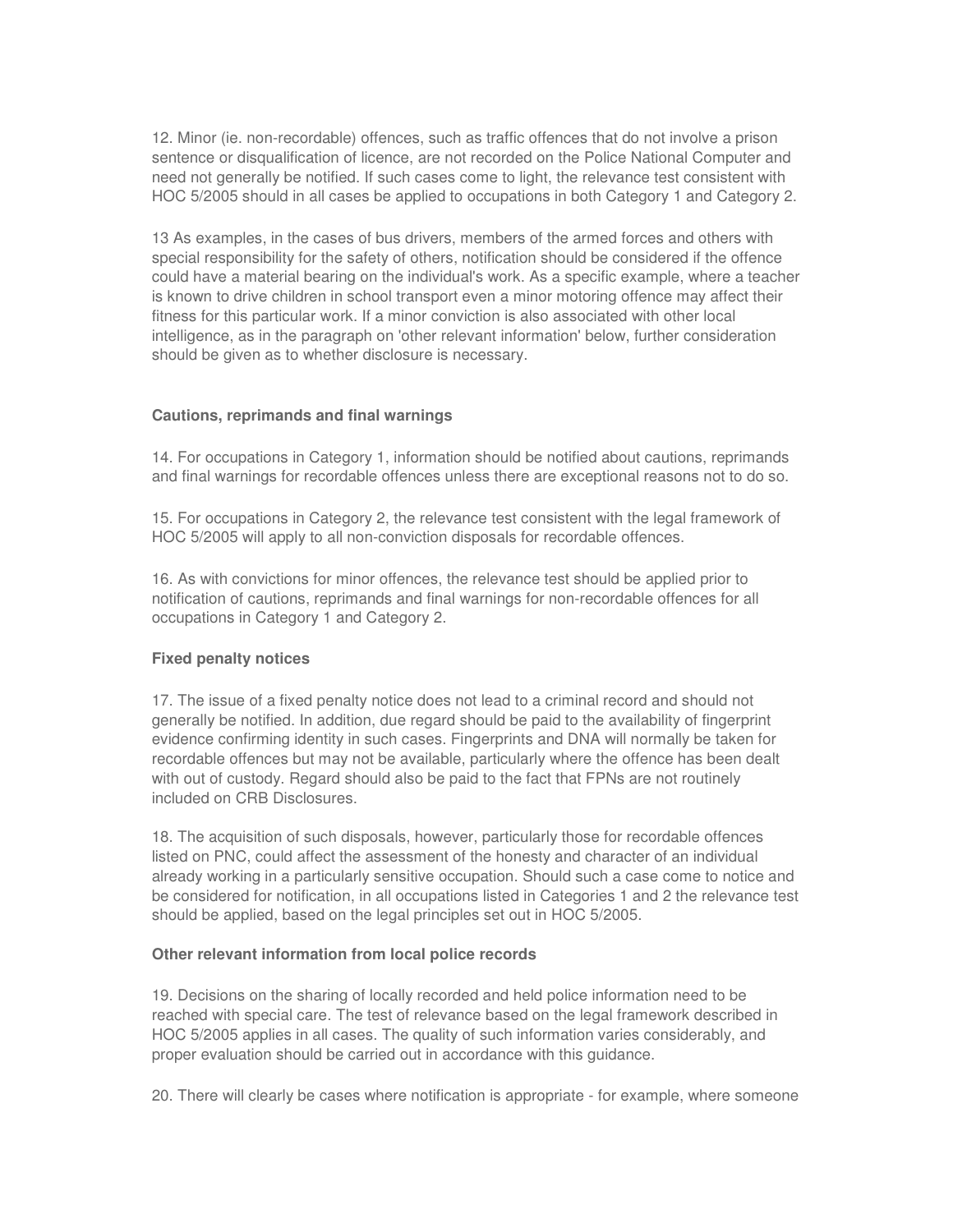employed to work with children or vulnerable adults is suspected of, and has been arrested for, or charged with, an offence of violence or a sexual offence. Even in cases still under investigation, if the individual is considered to pose a risk to the vulnerable it would be inappropriate to delay notifying the regulatory body or employer until the person has been dealt with through the criminal justice system.

#### **Determining the nature of employment**

21. In some situations, the nature of an individual's employment will not always be clear. In cases where the nature of the offence demonstrates a clear risk to children or vulnerable adults, for example, a sexual or other assault against a child, reasonable steps should be taken to ascertain any employment or other activity which the individual may be involved in (and which could provide a particular risk to vulnerable persons).

# **Notification to the employer in urgent cases**

22. In especially urgent cases, for example involving possible harm to a child or vulnerable person, forces may consider direct notification to the employer (where known) as well as to the regulatory/disciplinary body concerned.

## **Further details on Categories 1 and 2**

23. Further details about the list of professions and occupations in the scheme can be found in Annex A.

# **Arrangements within forces**

24. The chief officer will wish to decide who should make decisions on whether information should be disclosed or not. The issue is likely to be most straightforward as regards convictions of those listed in Annex A. Decisions as to disclosure of soft information are likely to require closer attention.

25. The chief officer will wish to take these considerations into account in deciding upon local arrangements and may feel that the more sensitive kinds of case require a decision at ACPO level. In addition, in order to avoid possible misunderstanding, it is good practice for the chief officer to make the arrangements clear to all officers who may need to know.

## **Further information**

26. Any queries arising from this Circular should be directed in the first instance to the Criminal Records Section, Safeguarding Vulnerable Persons Team, Police Leadership and Powers Unit, Home Office, Fourth Floor, Peel Building, 2 Marsham Street, London, SW1P